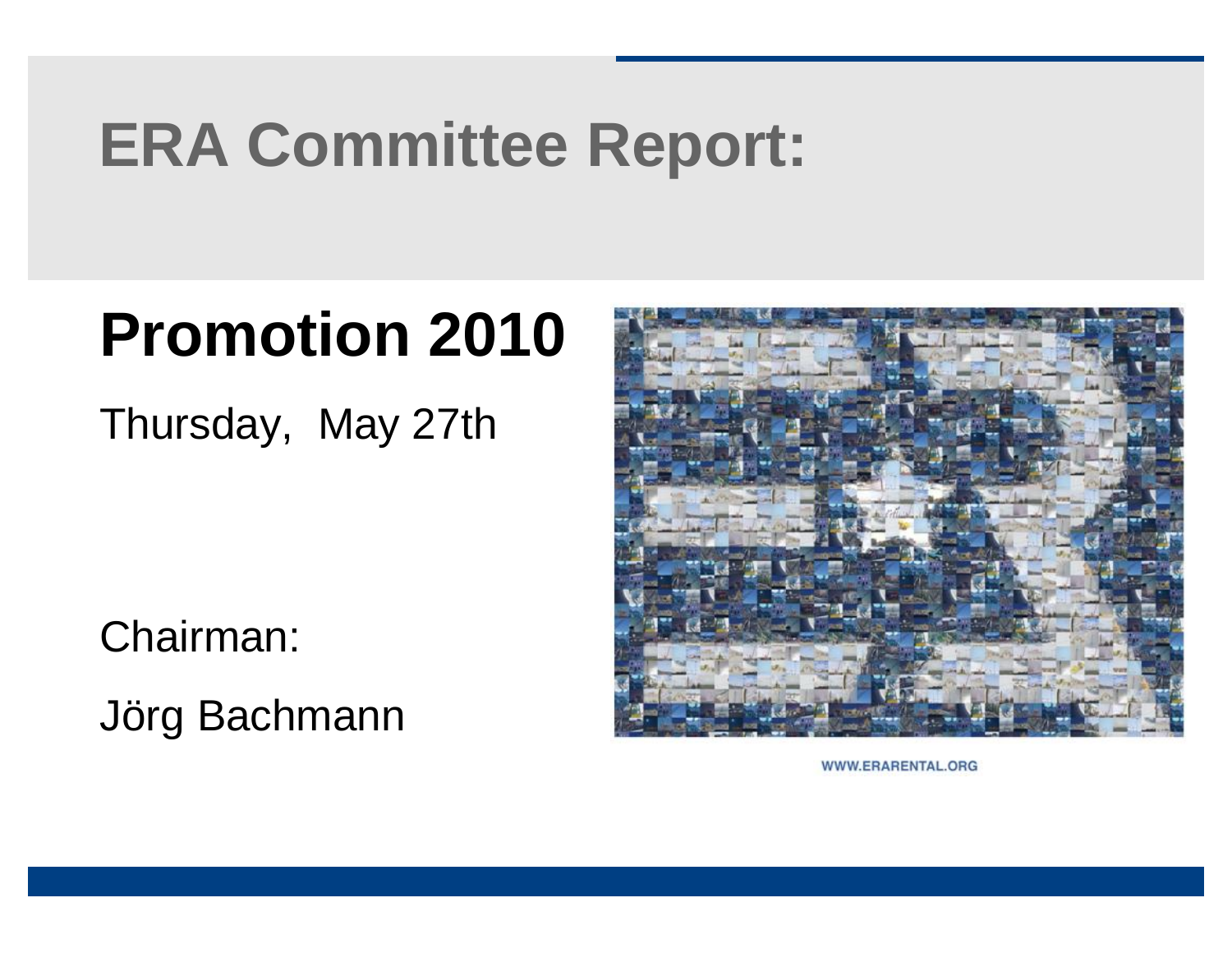

Content of the Presentation

Mission of the Promotion Committee

Achievements and ongoing projects:

- <sup>n</sup> Ambassador program (Member to Member Program)
- <sup>n</sup> Sponsorship of University Theses
- <sup>n</sup> Discover Rental Guide
- n The ERA Homepage
- n The daily business
- <sup>n</sup> What's next?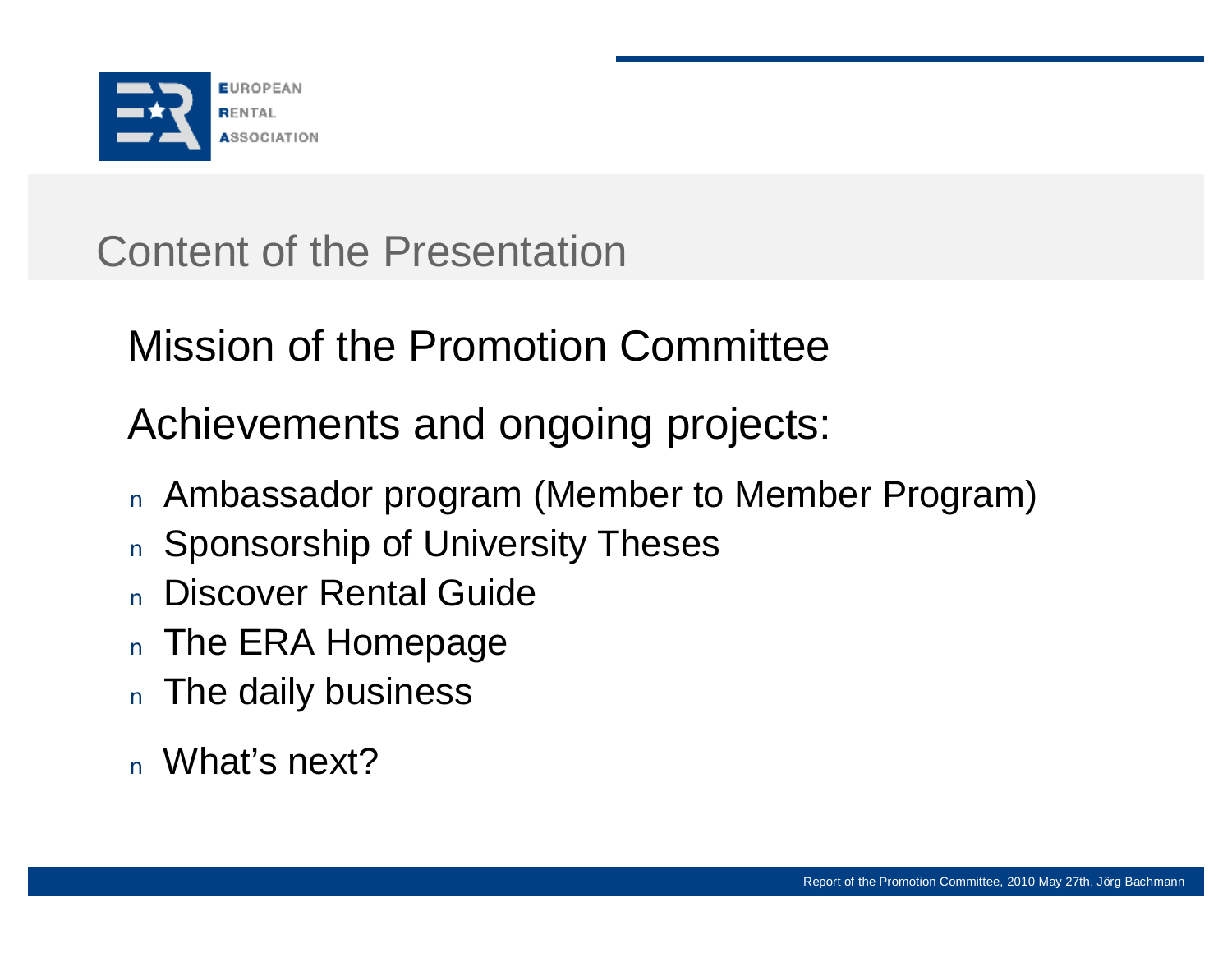

## Mission of the Promotion Committee

The Promotion Committee is one of the original four Committees set up in the European Rental Association to increase the awareness about equipment and machine rental business throughout Europe.

It is important to communicate in one voice the advantages of rental not depending on the maturity of the market.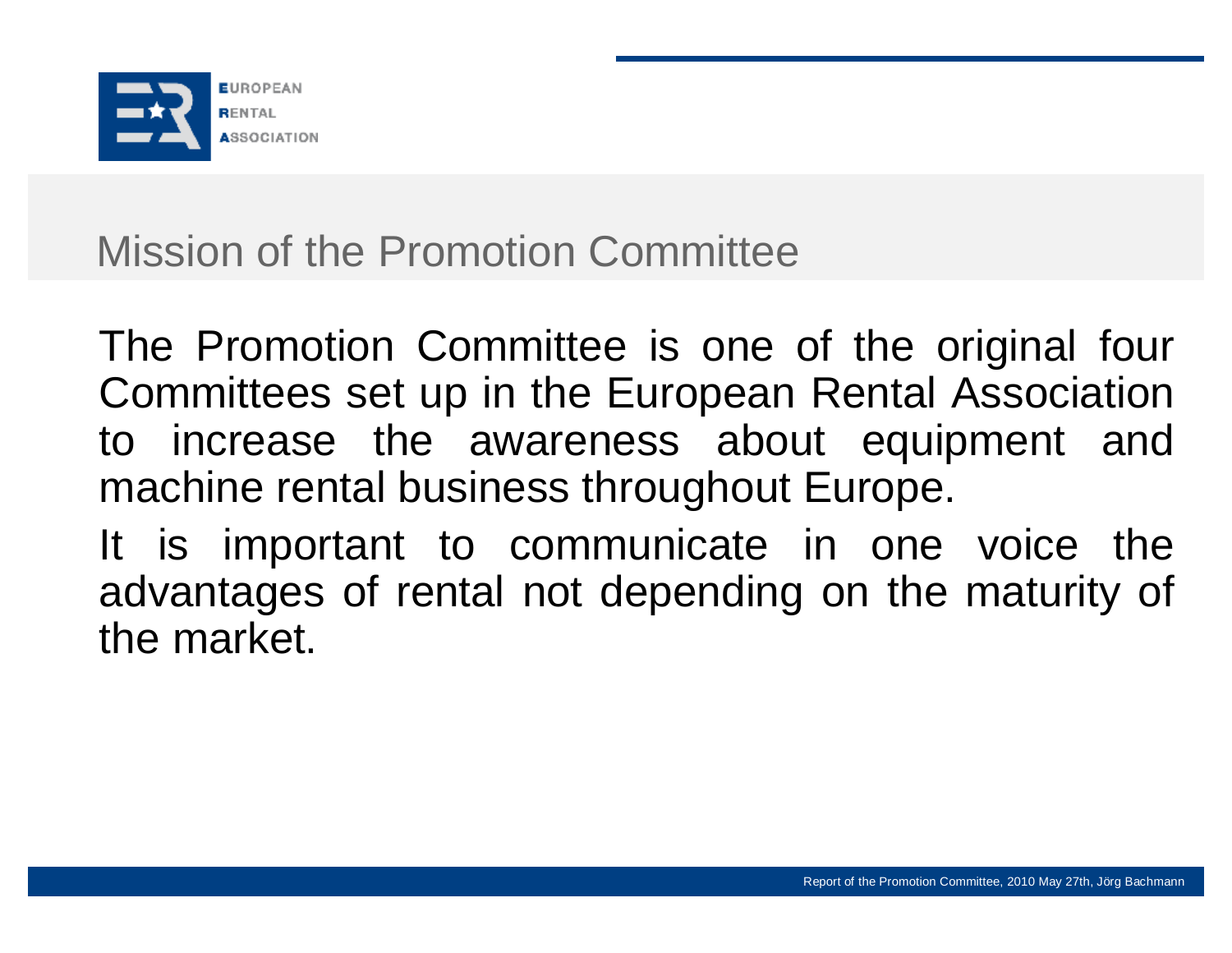

Achievements: Member to Member Program

n Goals are: First, to help the association to recruit new members, and second, to better welcome new members.

n The program is up and running.

n It is based on ambassadors and there is at least one in each European country represented within the ERA.

nPlatform for the ambassadors should be national meetings and events (e.g. trade shows, association convention) to talk to the potential members about the ERA and to invite them to an ERA event, i.e. Convention.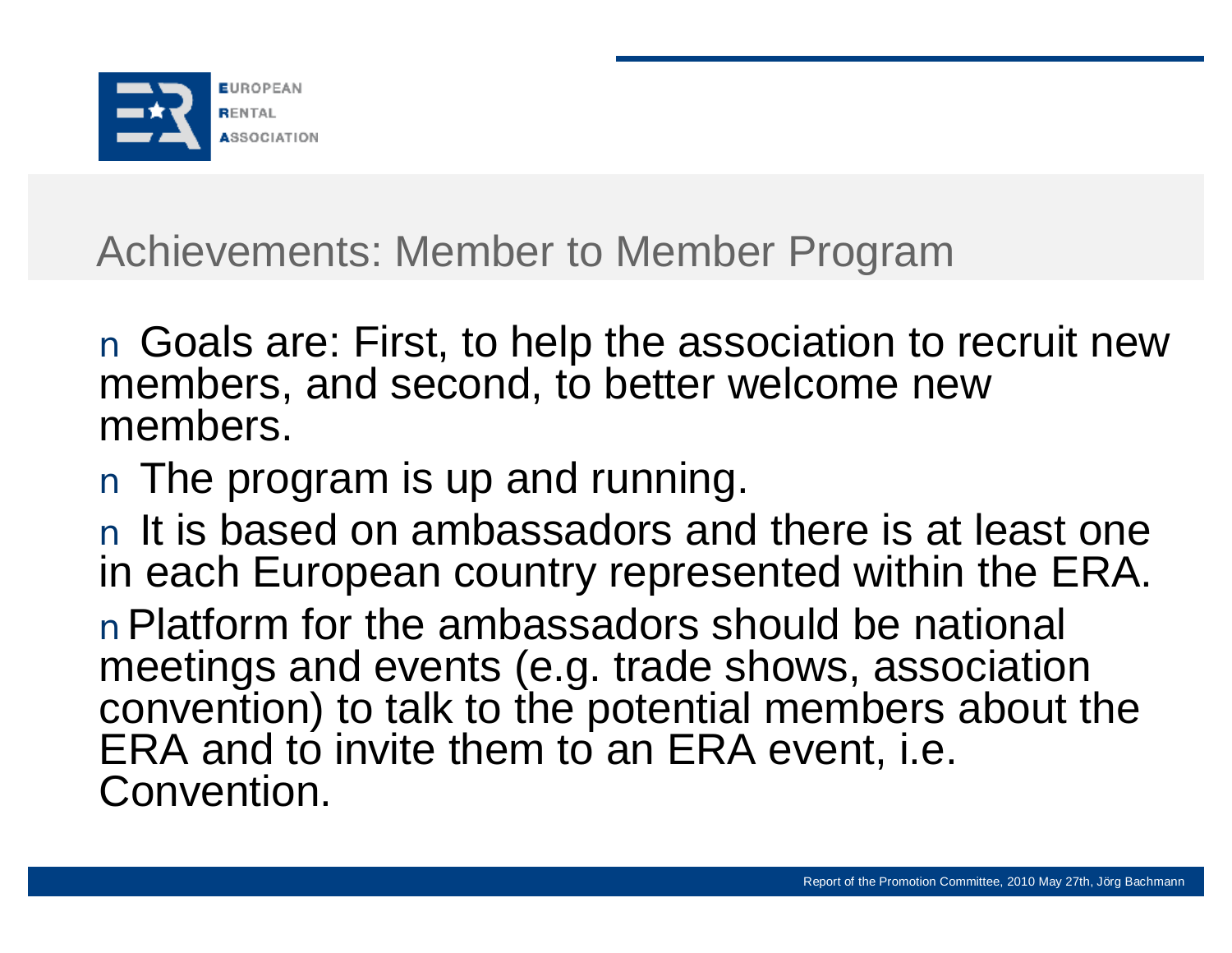

## Achievements: Member to Member Program

**ERA** gained 15 new Members through the Ambassadors program in 2009:

#### **Rental Companies**

Industrial Access (Romania) IQ Pass International (Netherlands) Red-D-Arc (UK) **Stroyrent (Bulgaria)** 

## **Associate Members**

Zoomlion Europe (Belgium) ACF (France) **Case Construction Equipment** (France) Teupen Maschinenbau (Germany) Kosran ECV (Ireland) Godwin Pumps (UK) The National Plant and Equipment Register (UK) Primax (UAE) **AIMIT IT (Norway)** Datatag ID (UK)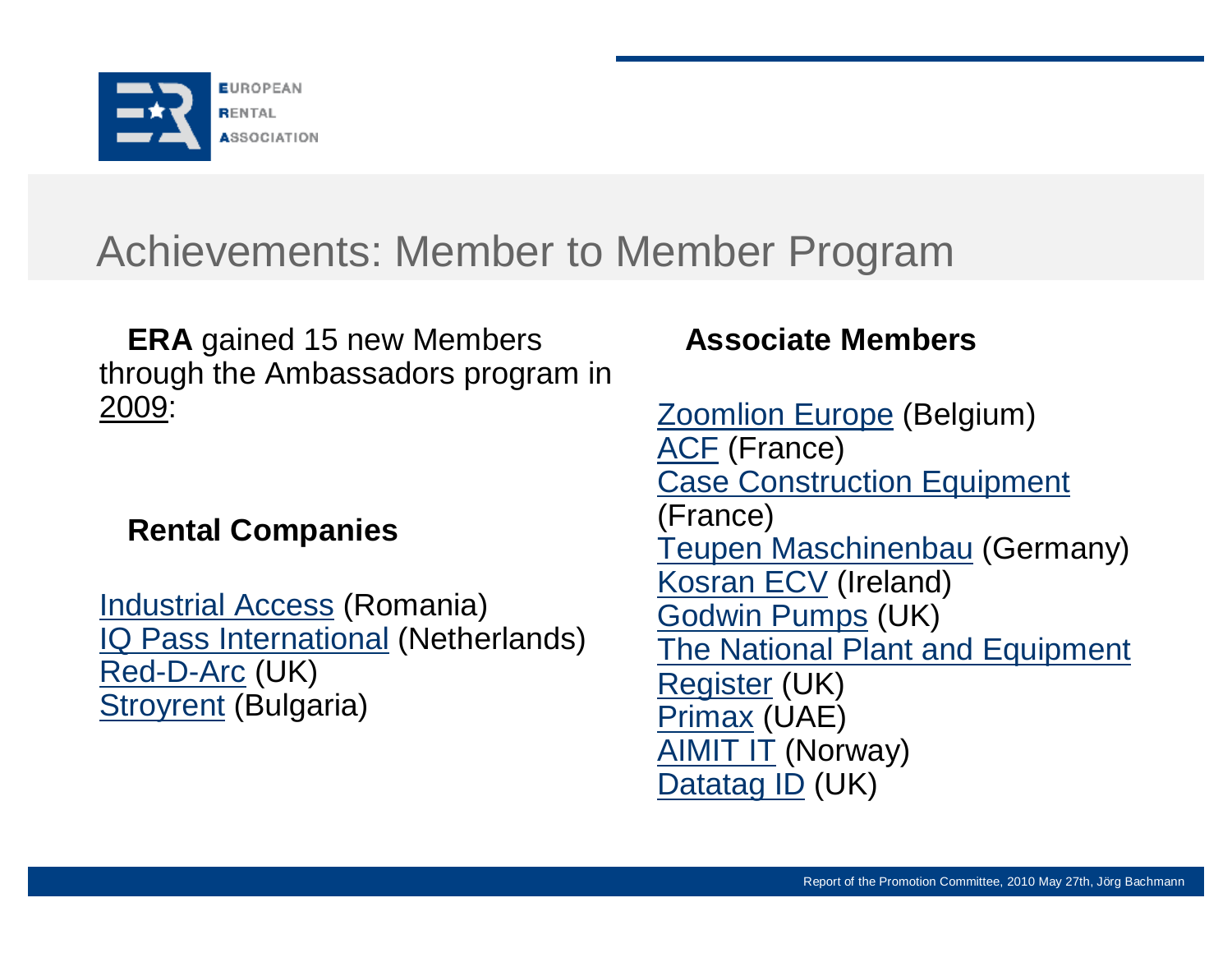

## Achievements: Member to Member Program

**ERA** gained new members through the Ambassadors program in 2010, too :

## **Associate Members**

Enigma (UK)

## **Rental Companies**

Bredenoord (Netherlands) Workx (Netherlands) IMDER (Turkish association) VP (UK) Hertz Equipment Rental (France)

Thank you very much for your support and the achieved goals, Ambassadors!

Welcome to our new members! Please join our committees and help us to find more members.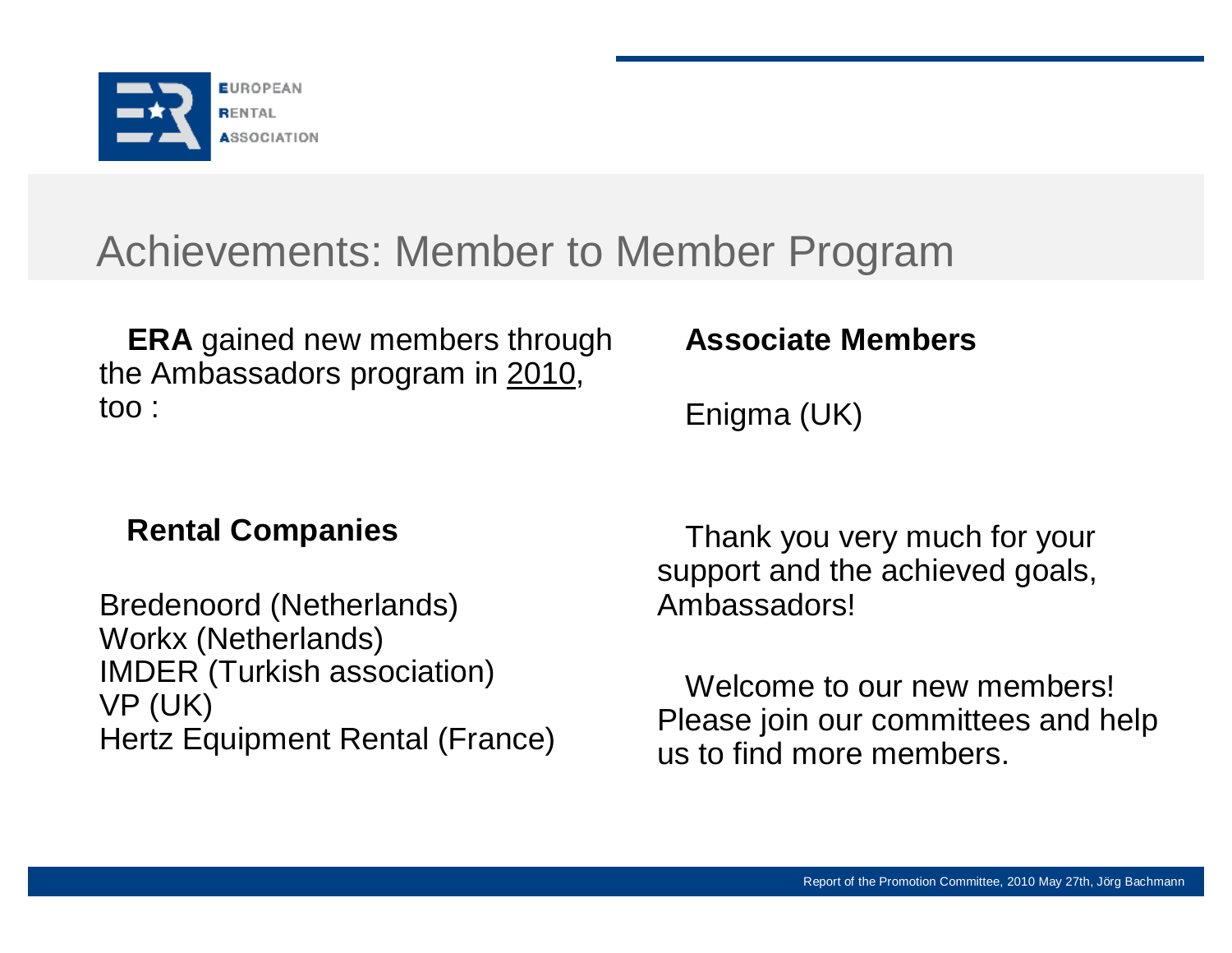

Achievements: Sponsorship of University Theses

n The objective for the ERA is to support the research on Europe's rental industry

n Sponsorship of two University Theses:

n The Committee agreed that not much new information has come out of the university theses prepared by an Italian and a Slovenian student.

n We also agreed to continue supporting university theses on an ad hoc basis. Much more than obtaining new information on rental, the aim of such a support is to raise attention on / promote the rental industry in the academic world (students and professors).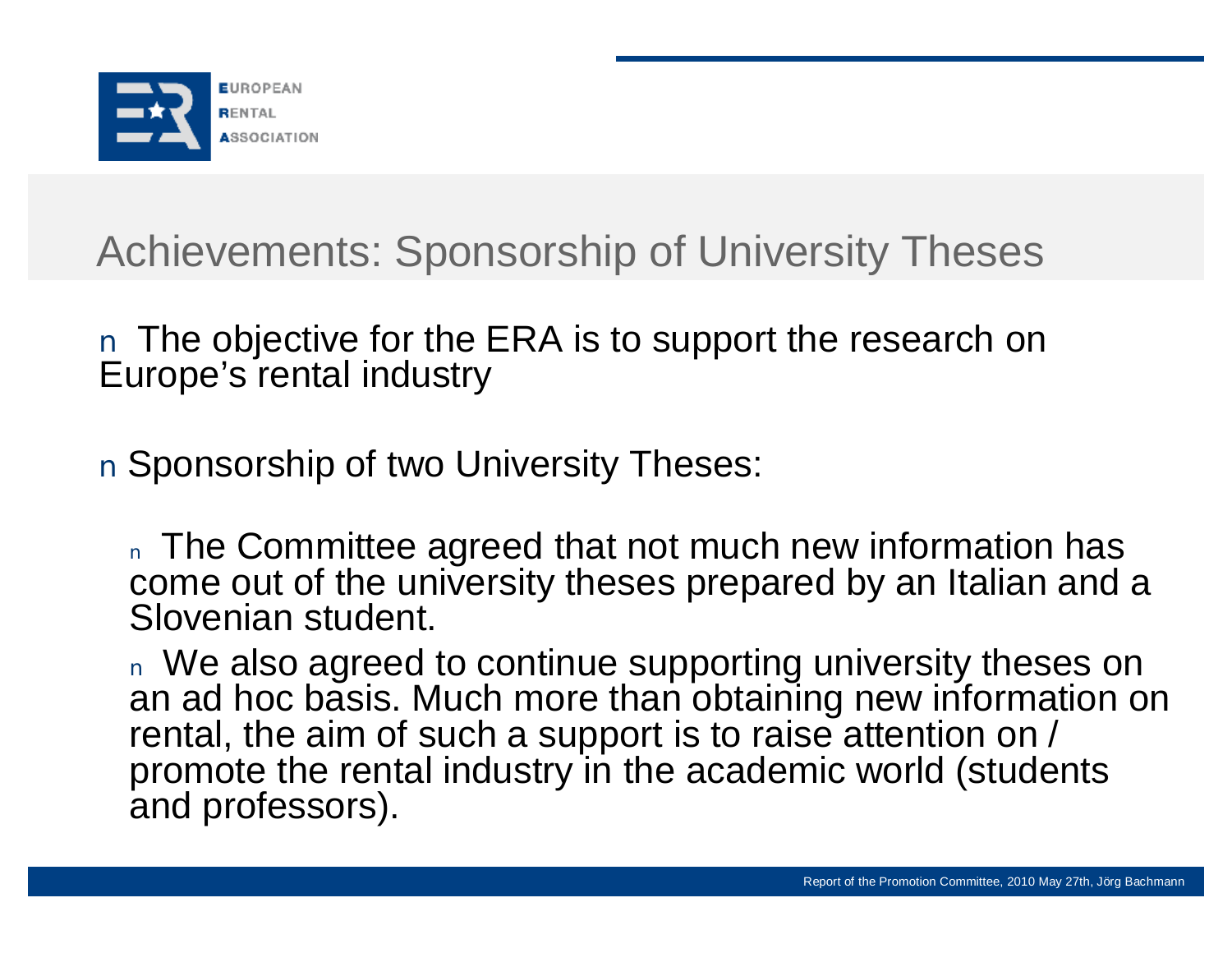

## Achievements: ERA Homepage

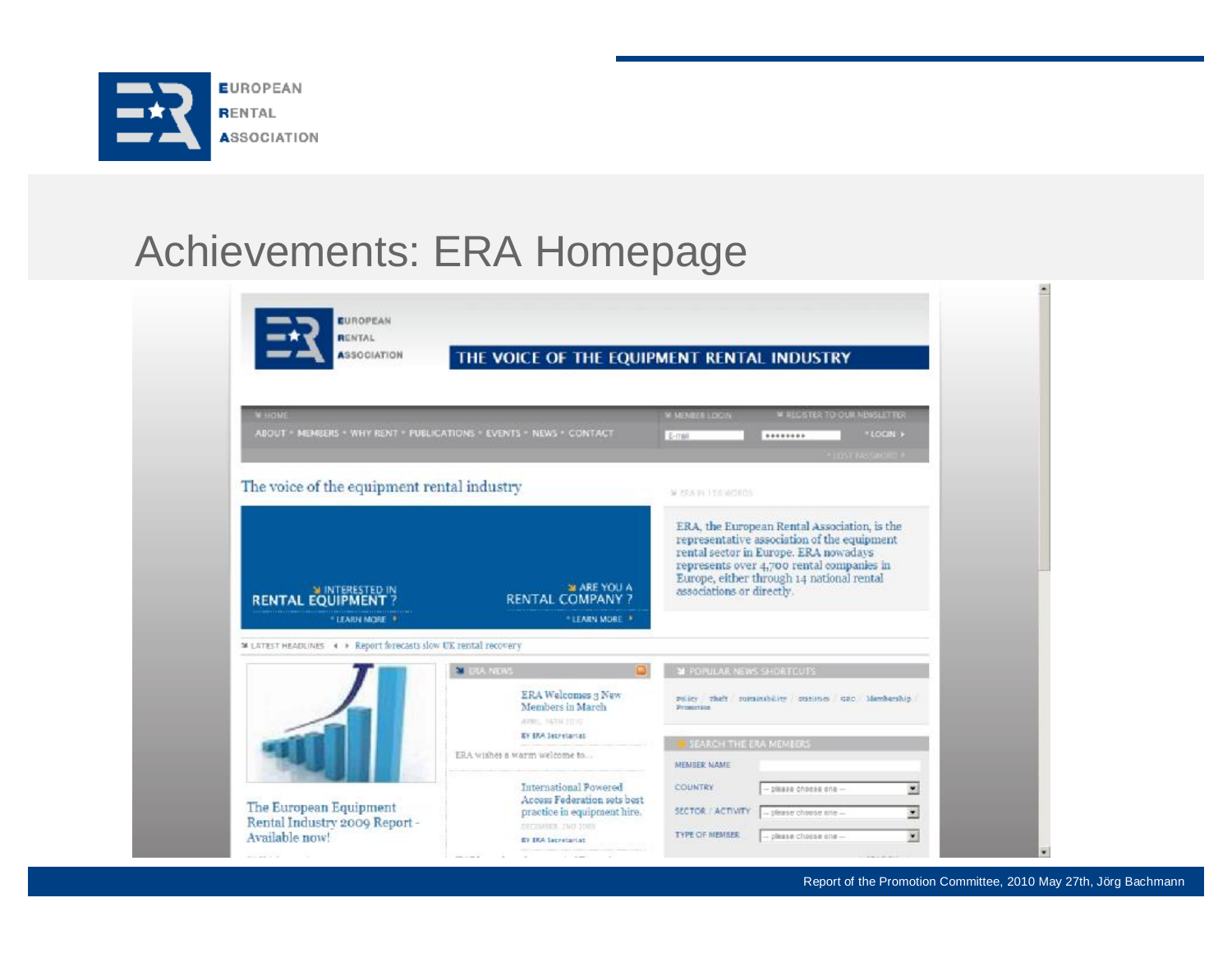

## **Visitors**

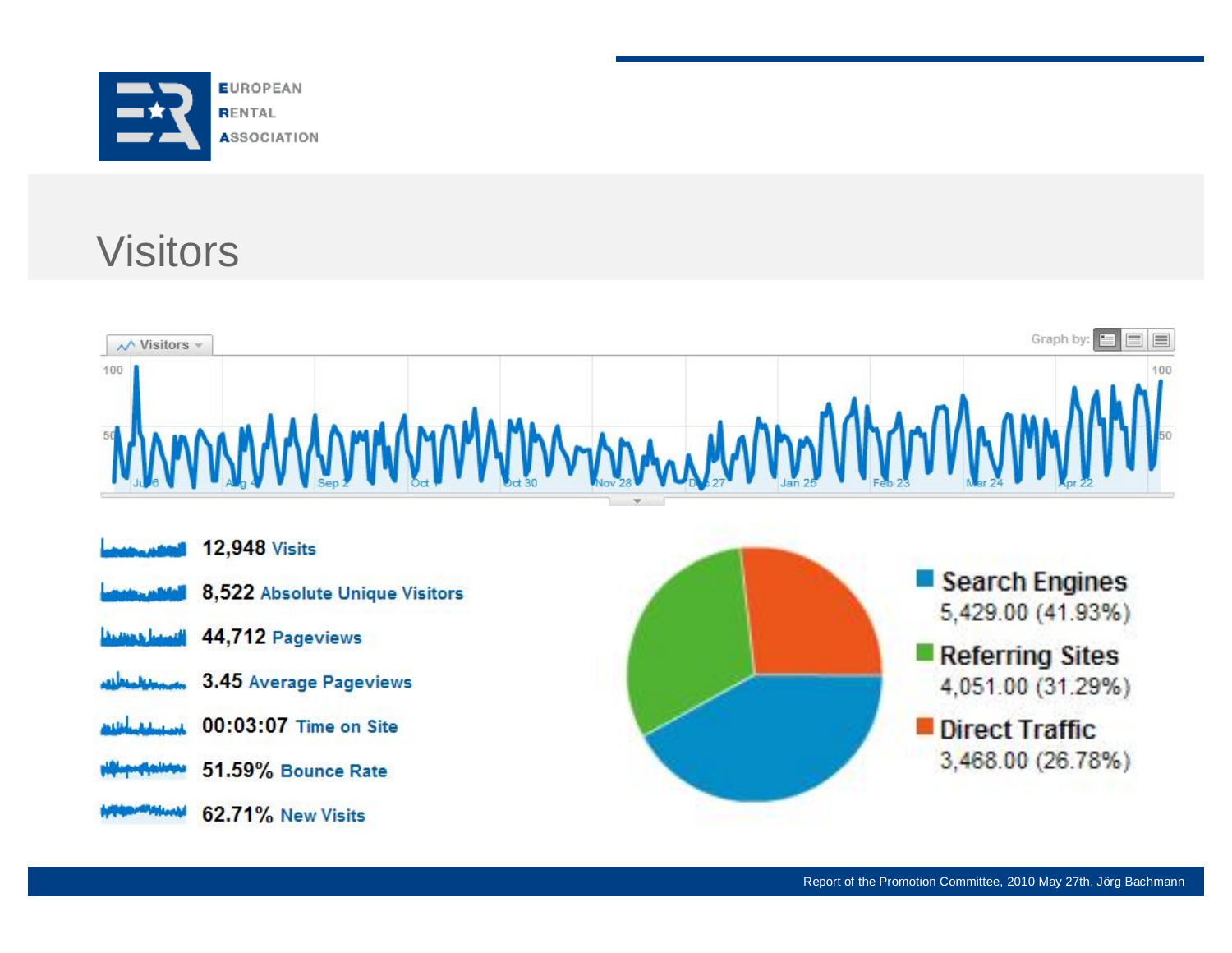

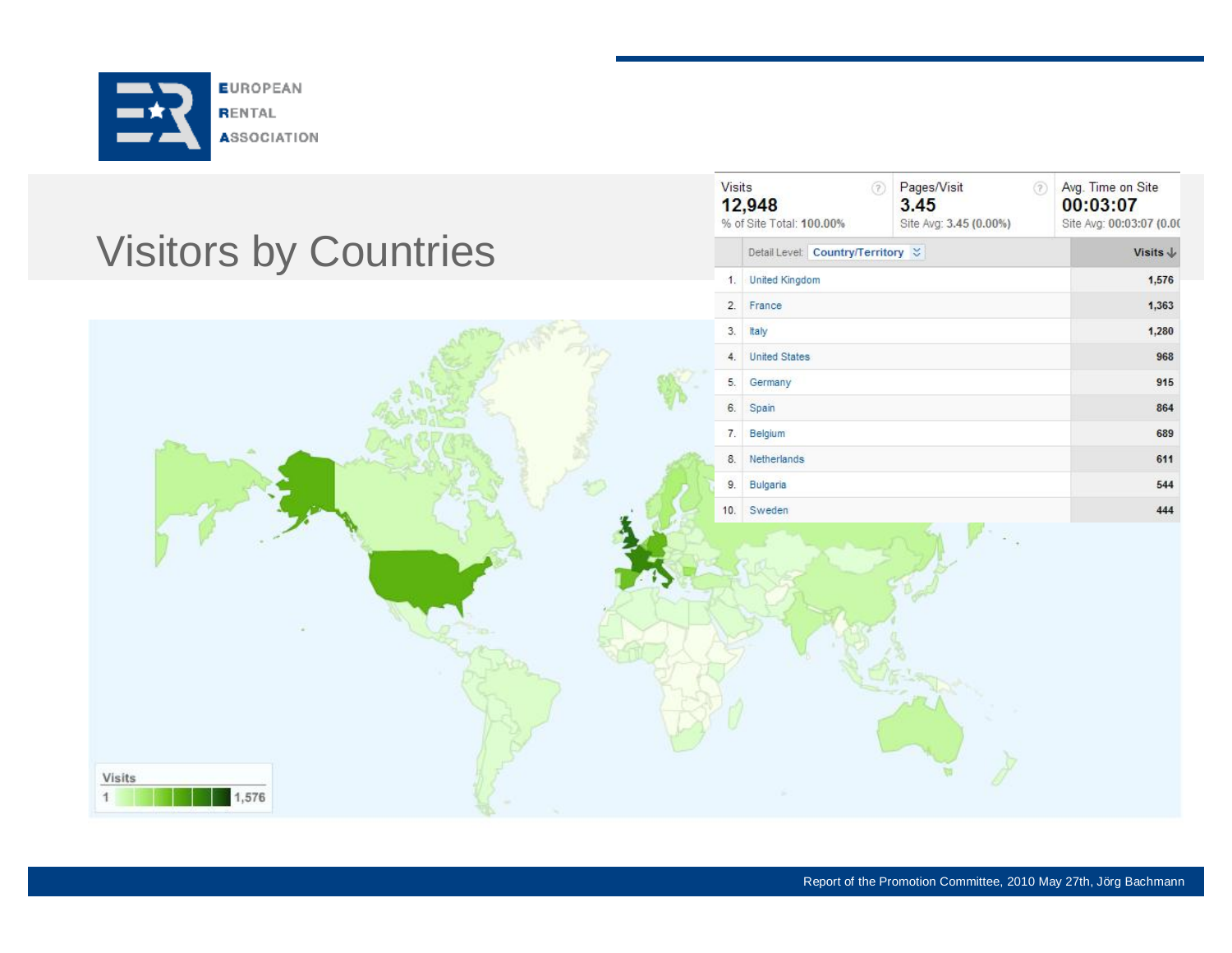

# Top Content

| <b>Pageviews</b><br>(2)<br>44.712<br>% of Site Total: 100.00% |                                                             | Unique Pageviews<br>(2)<br>34,218<br>% of Site Total: 100.00% | Avg. Time on Page<br>(2)<br>00:01:16<br>Site Avg: 00:01:16 (0.00%) |     | <b>Bounce Rate</b><br>(?)<br><b>51.59%</b><br>Site Avg: 51.59% (0.00%) |                   |
|---------------------------------------------------------------|-------------------------------------------------------------|---------------------------------------------------------------|--------------------------------------------------------------------|-----|------------------------------------------------------------------------|-------------------|
|                                                               | Page                                                        | None $\vee$                                                   | Pageviews $\downarrow$                                             |     | Unique Pageviews                                                       | Avg. Time on Page |
| 1.                                                            | (2)                                                         | 10,112                                                        | 7,812                                                              |     | 00:01:25                                                               |                   |
| 2.                                                            | rØ<br>/members/era-members/index.html                       | 3,468                                                         | 1,789                                                              |     | 00:01:11                                                               |                   |
| 3.                                                            | /publications/publications/index.html<br>rĻ2                | 2,165                                                         | 1,302                                                              |     | 00:00:25                                                               |                   |
| $\overline{4}$                                                | rŲ<br>/calculator/calculator/index.html                     | 1,735                                                         | 1,464                                                              |     | 00:01:13                                                               |                   |
| 5.                                                            | rlą<br>/news/news/index.html                                | 1,067                                                         |                                                                    | 865 | 00:01:32                                                               |                   |
| 6.                                                            | /publications/publications/Statistics-2.html<br>rlą.        | 924                                                           |                                                                    | 645 | 00:00:18                                                               |                   |
| 7.                                                            | 望<br>/upcoming-events/upcoming/index.html                   | 854                                                           |                                                                    | 666 | 00:00:42                                                               |                   |
| 8.                                                            | /publications/publications/European-Equipment-Rental-I<br>望 | 788                                                           |                                                                    | 613 | 00:01:36                                                               |                   |
| 9.                                                            | rØ<br>/convention/convention/ERA-Convention-2010-4.html?    |                                                               | 771                                                                | 593 |                                                                        | 00:02:56          |
| 10.                                                           | 望<br>/pb/about/mission.html                                 | 757                                                           | 580                                                                |     | 00:00:51                                                               |                   |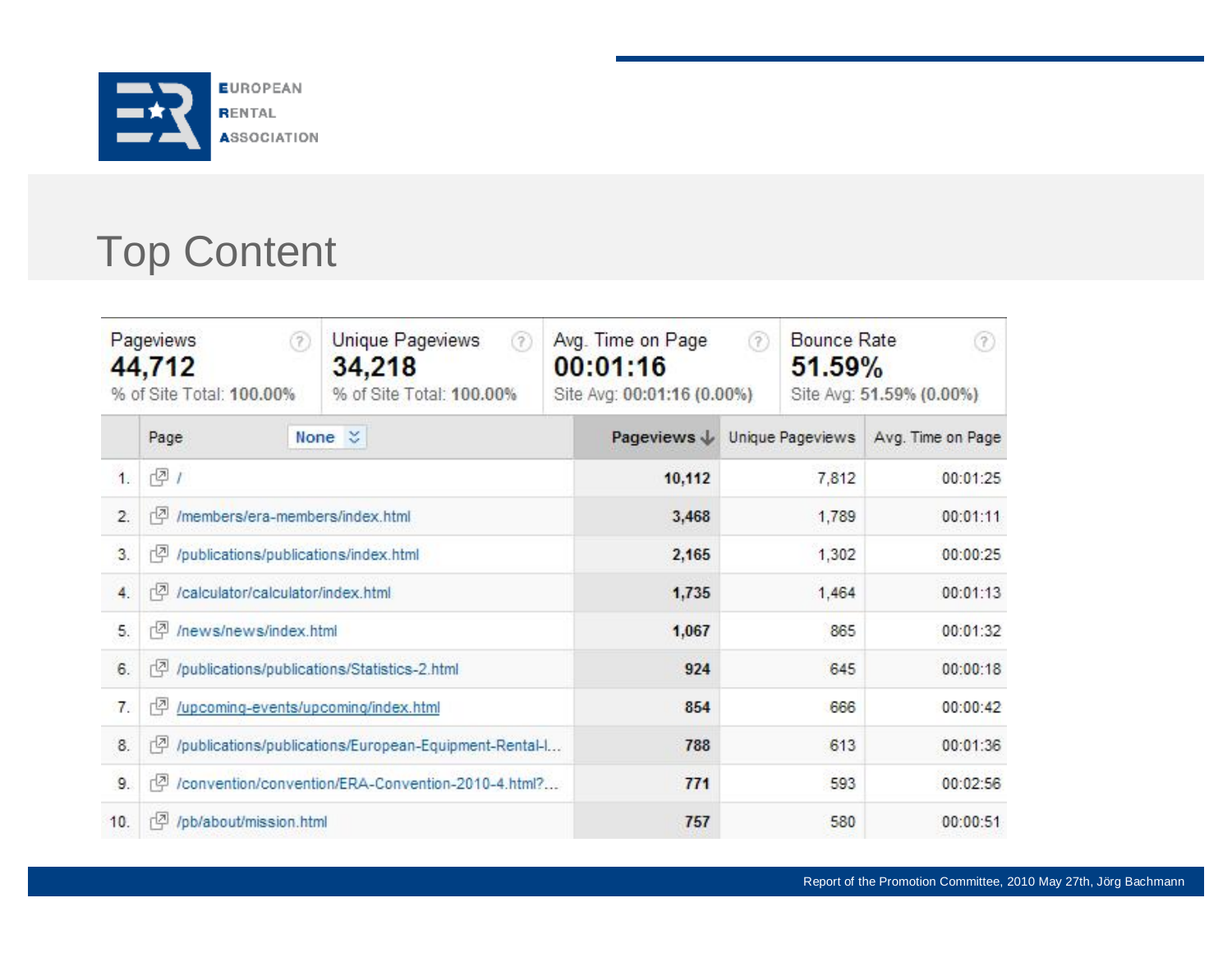

## Visits From Search Engine: Top Keywords

| <b>Visits</b><br>$^{(7)}$<br>5,429<br>% of Site Total: 41.93% |                                             | Pages/Visit<br>$(2)$<br>4.16<br>Site Avg: 3.45 (20.57%) | Avg. Time on Site<br>00:03:44<br>Site Avg: 00:03:07 (19.79%) | (2)<br>56.07% | % New Visits<br>Site Avg: 62.71% (-10.59%) |  |
|---------------------------------------------------------------|---------------------------------------------|---------------------------------------------------------|--------------------------------------------------------------|---------------|--------------------------------------------|--|
|                                                               | Keyword %                                   | None $\vee$                                             | Visits $\downarrow$                                          | Pages/Visit   | Avg. Time on Site                          |  |
| 1.                                                            | european rental association                 |                                                         | 1,386                                                        | 4.92          | 00:04:22                                   |  |
| 2                                                             | era rental                                  |                                                         | 367                                                          | 4.30          | 00:04:13                                   |  |
| 3.                                                            | erarental                                   |                                                         | 116                                                          | 5.80          | 00:05:26                                   |  |
| 4.                                                            | danish rental association                   |                                                         | 86                                                           | 2.42          | 00:01:48                                   |  |
| 5.                                                            | european rental                             |                                                         | 77                                                           | 4.19          | 00:04:16                                   |  |
| 6.                                                            | www.erarental.org                           |                                                         | 74                                                           | 7.03          | 00:06:17                                   |  |
| 7.                                                            | erarental.org                               |                                                         | 63                                                           | 5.70          | 00:05:19                                   |  |
| 8.                                                            | 2008 state of the equipment rental industry |                                                         | 57                                                           | 1.54          | 00:05:09                                   |  |
| 9.                                                            | european rental assosication                |                                                         | 57                                                           | 1.30          | 00:01:38                                   |  |
| 10.                                                           | rental association.                         |                                                         | 50                                                           | 3.84          | 00:05:20                                   |  |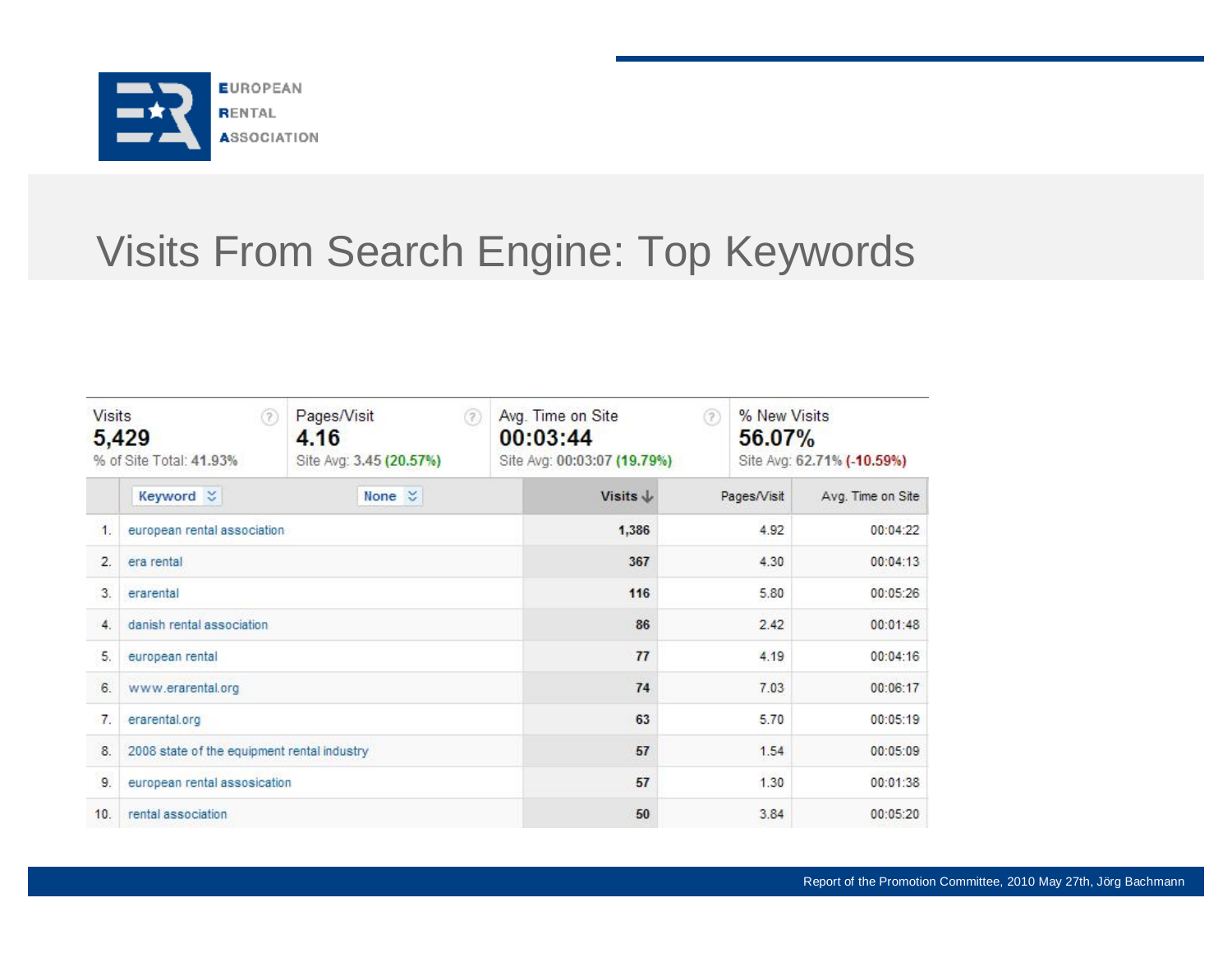

# Complete List of Words for Search Engine Optimization

achat location comparatif alquiler versus Compra calculadora equipment rental association equipment rental companies europe equipment rental company equipment rental europe equipment rental group equipment rental sector in europe era annual report era convention era general rental conditions era statistics european equipment rental european rental association Huren versus kopen calculator

Leje eller købe Kalkulator Mieten oder Kaufen Kostenkalkulator noleggio o acquisto reason to rent rent versus buy calculator rent vs buy rent vs buy calculator rental association europe rental benefit rental equipment rental market statistics rental statistics rental versus buying statistics on rental market the voice of the equipment rental industry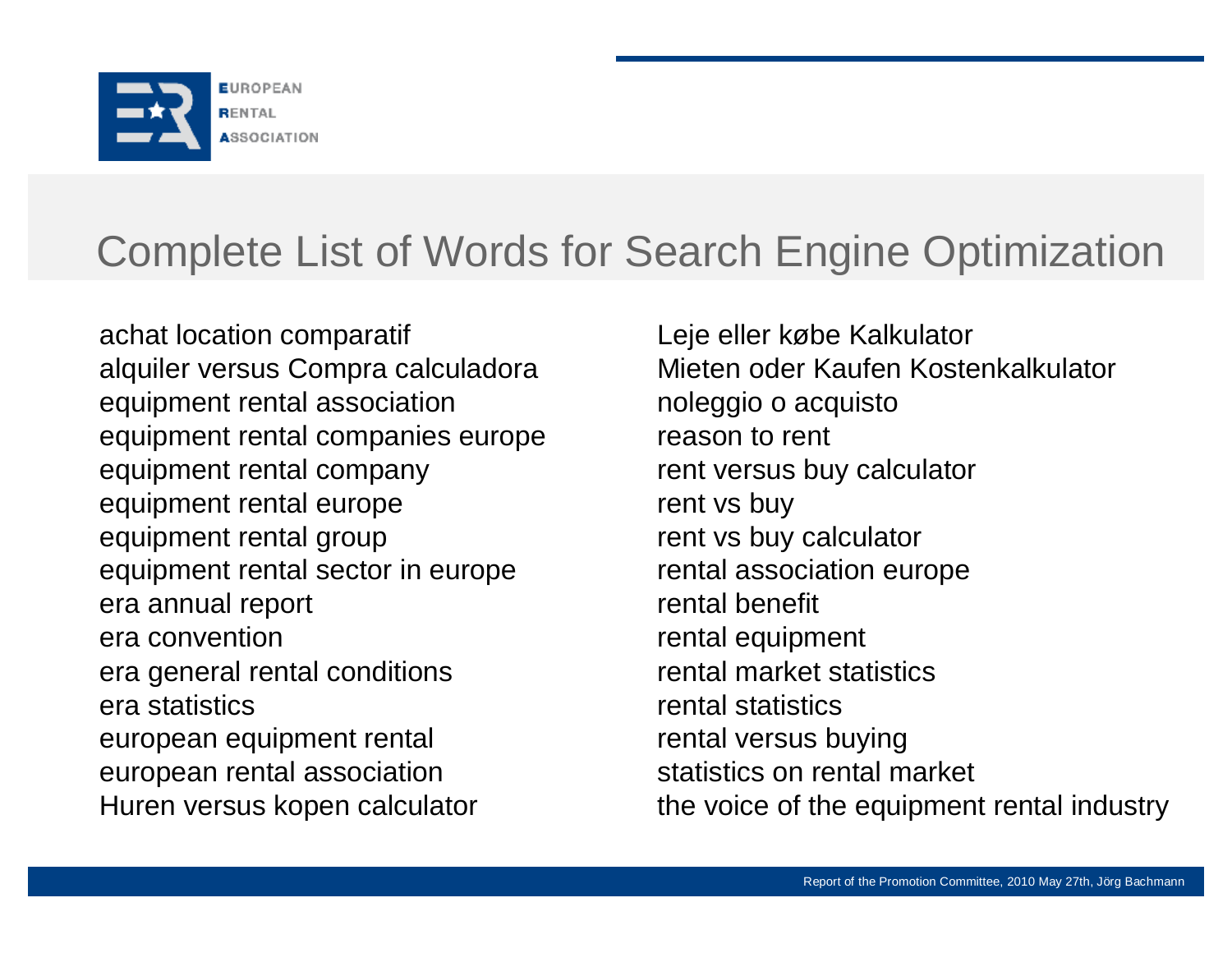

# Follow up on the ERA Homepage

To allow members to show all branches/ countries they are present in To allow associated members to advertise on the ERA-website

Please don't forget do put a link from your homepage to the ERA homepage! It helps to creative traffic! Thank you!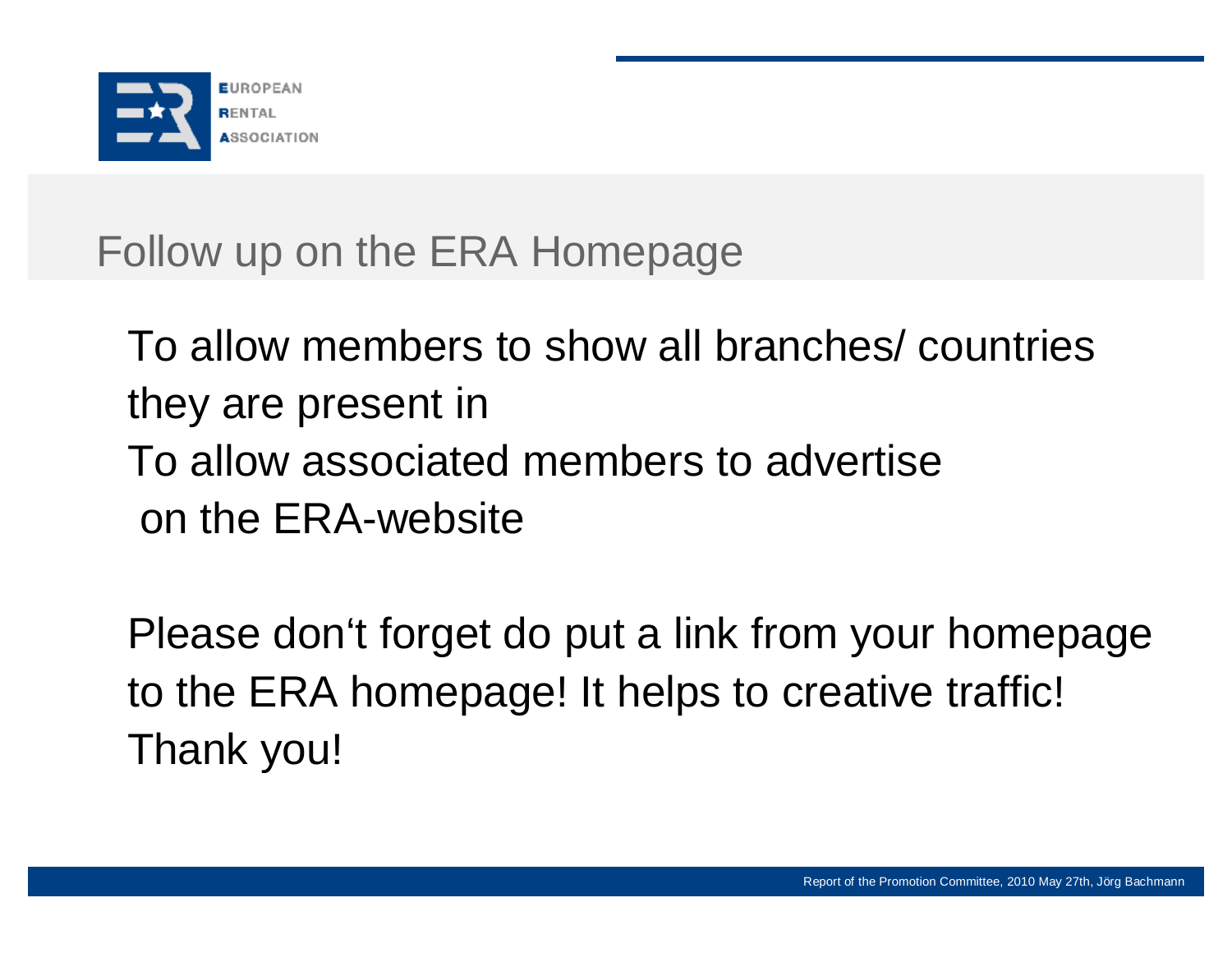

## **Title of the document**:

"Discover Rental – Why Rent and Who to Rent From"

## **Purpose of the document**:

It should be a basic tool to promote the rental concept and educate (potential) customers, political decision-makers and generally any stakeholder about rental.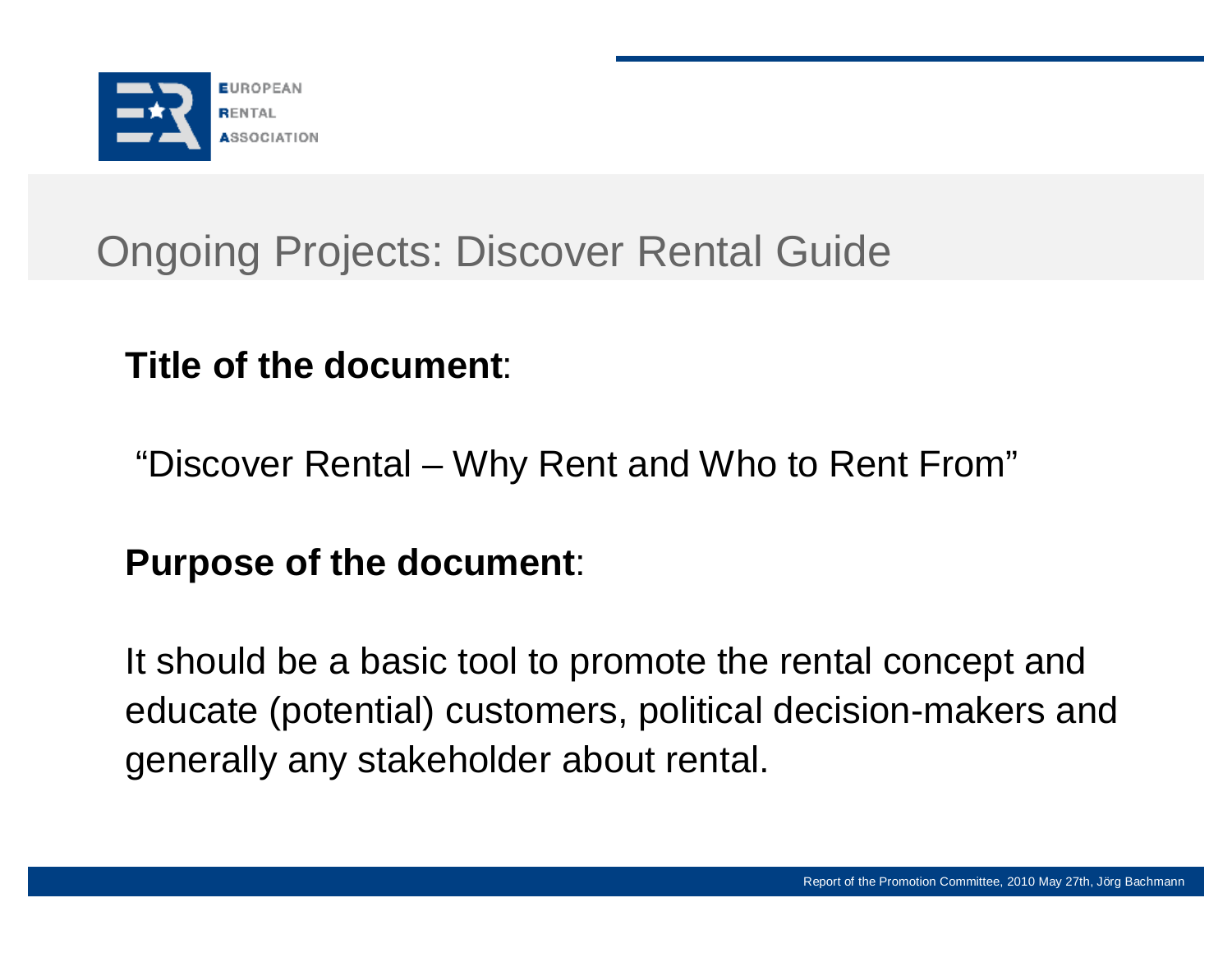

## Structure of the DRG:

## **1° Introduction**

Purpose and targeted audience of the Guide Short history of rental & The Culture of Rental Contribution of rental to the overall economy

Visuals to be included: "Good Reasons to Rent" poster and figures on Europe's rental industry derived from ERA statistics reports.

#### **2° Contents page**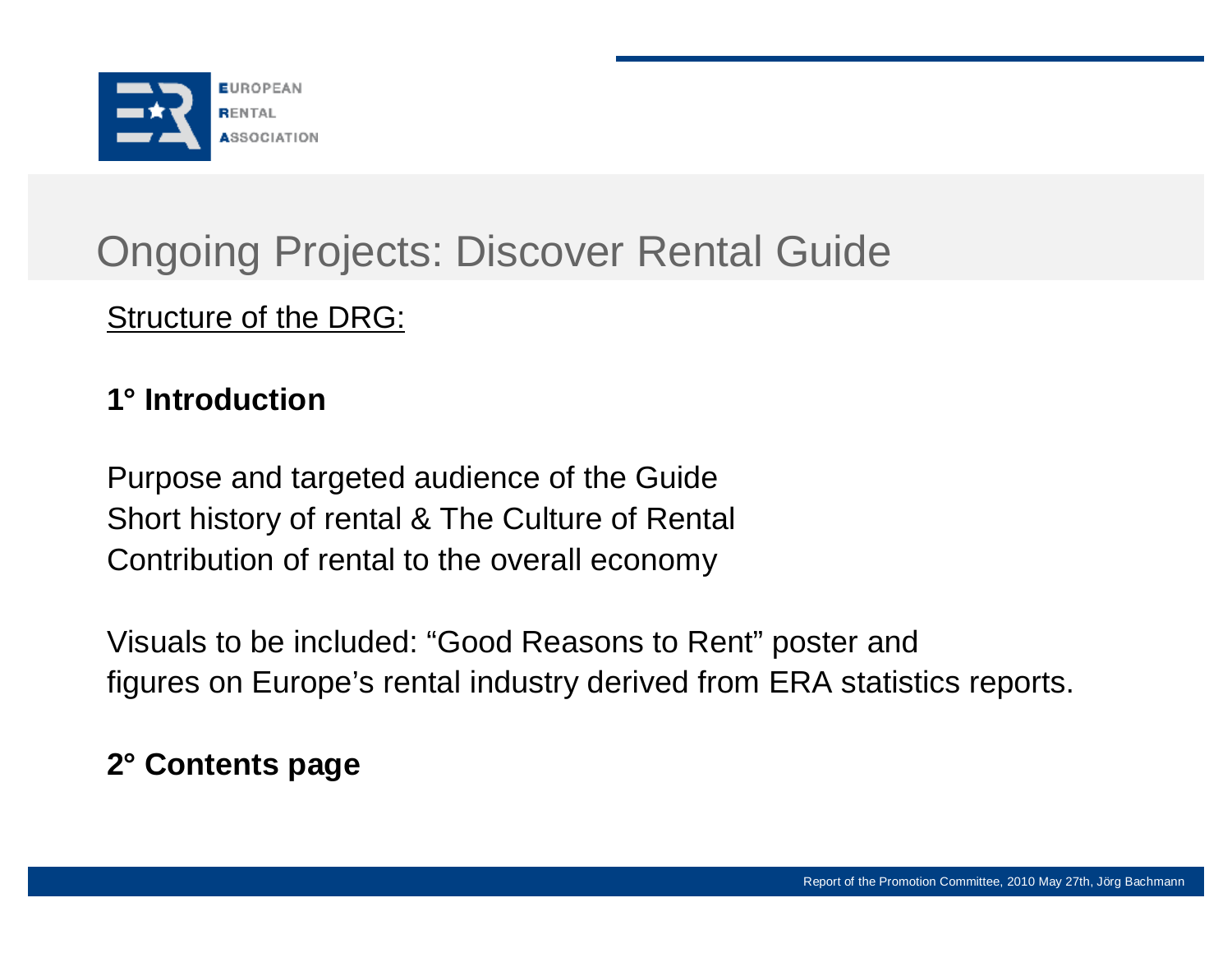

## **3° Chapters**

n How to choose a rental company

n What can be rented : provide brief outline of the categories of equipment rented by ERA members (overall categories only, not detailed down to individual models)

n Optimize your resources allocation / Save Costs - advantages of rental in financial terms

n Focus on your core business – argumentation on what rental means in terms of outsourcing work and responsibility

n Maintenance and safety – including the fact that rental companies usually have relatively recent equipment at hand -

n Rental, a sustainable option

n Rental is not just about equipment – focus on all other services offered by rental companies (including rental with operators)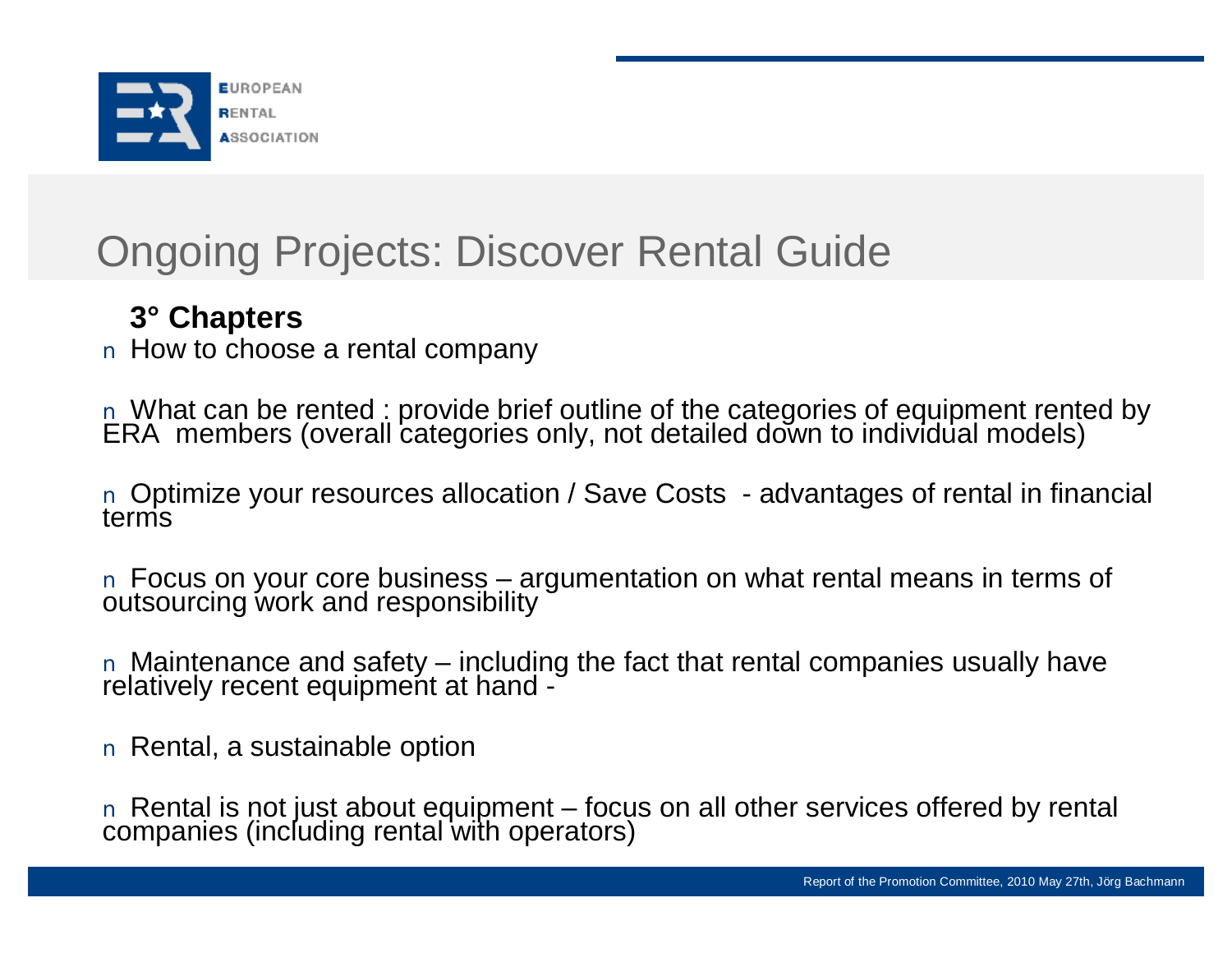

## **4° Conclusion**

List of ERA Members (rental companies and national rental associations) with websites

Rent versus buy calculator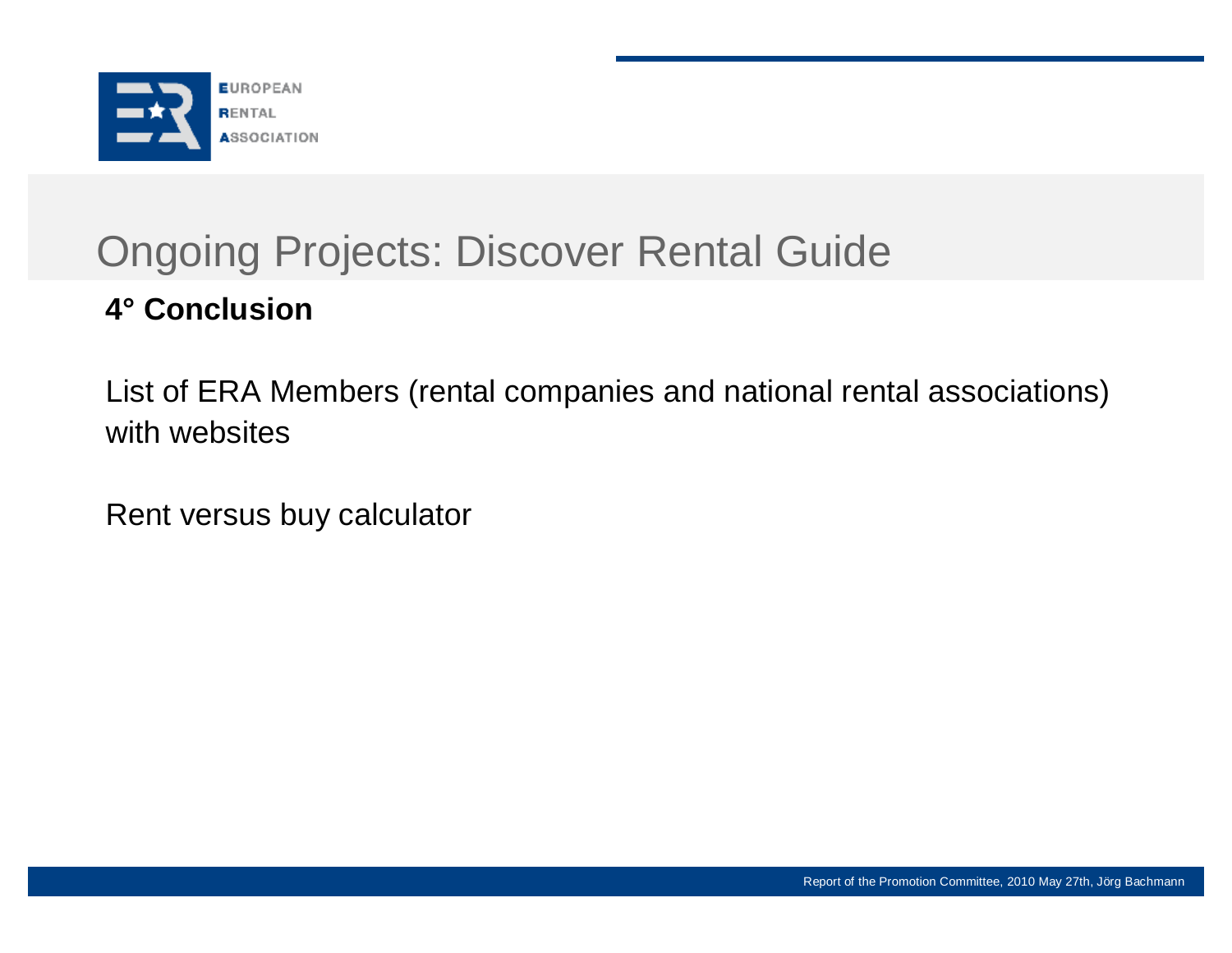

# Ongoing Projects: Daily Business

- n organization of the convention and European Rental Awards n publication of the annual report
- n publication of 2 newsletters
- participation to The Global Rental Alliance to raise issues of common interest
- n publication of brochure on sustainability
- n publication of brochure on theft
- n publication of statistics report
- n publication of Rental Tracker

n Preparation of **International Rental Exhibition** taking place from **7 to 9 June 2011 in Amsterdam**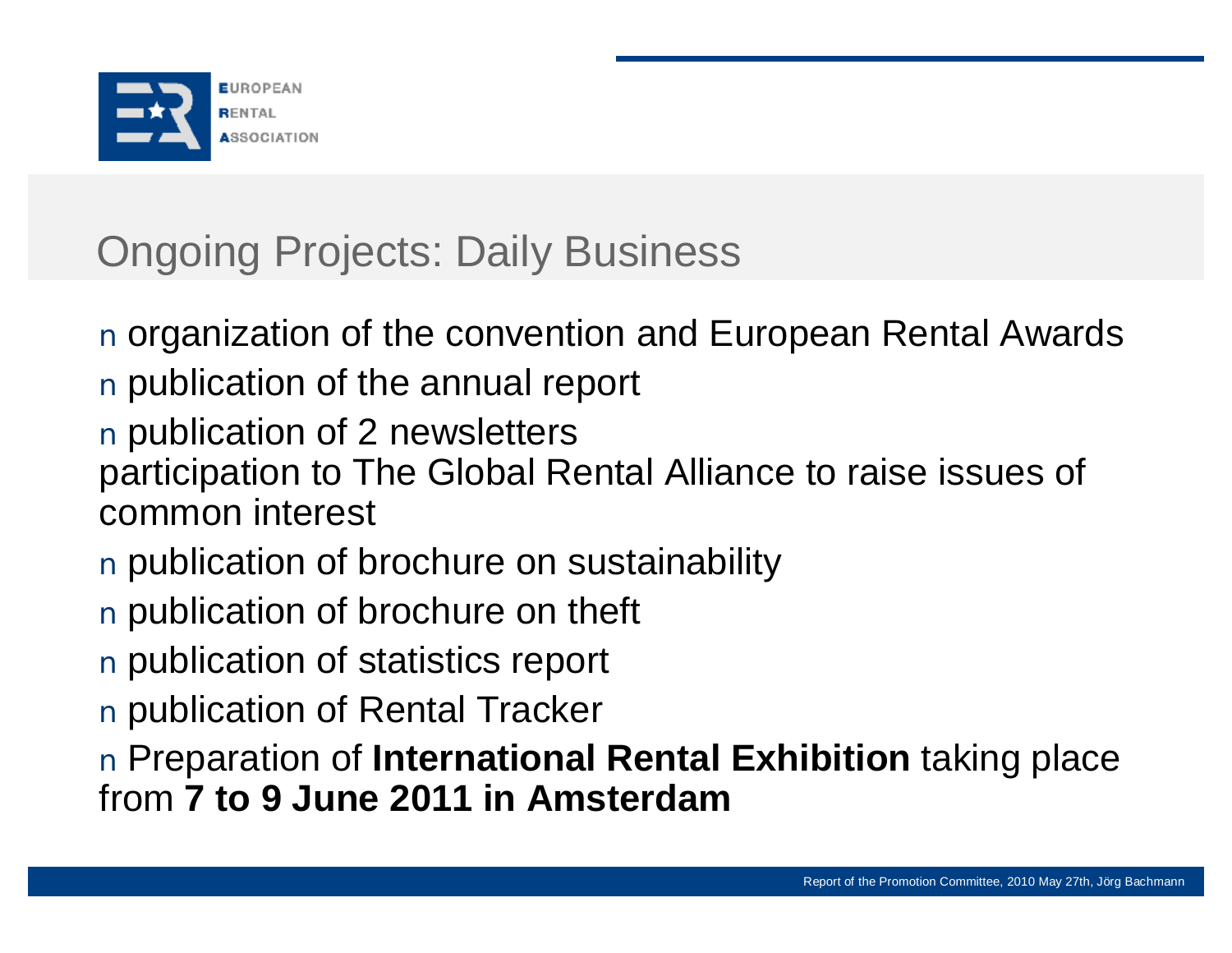

# What's next?

The primary / important / affordable promotional tools are in place?

What would be your wishes in terms of help/ useful actions? e.g.: organization of seminars on a given topics with different types of persons with different functions Would you find this useful? Raise your hand for: yes, I want this!

Please give us your opinion?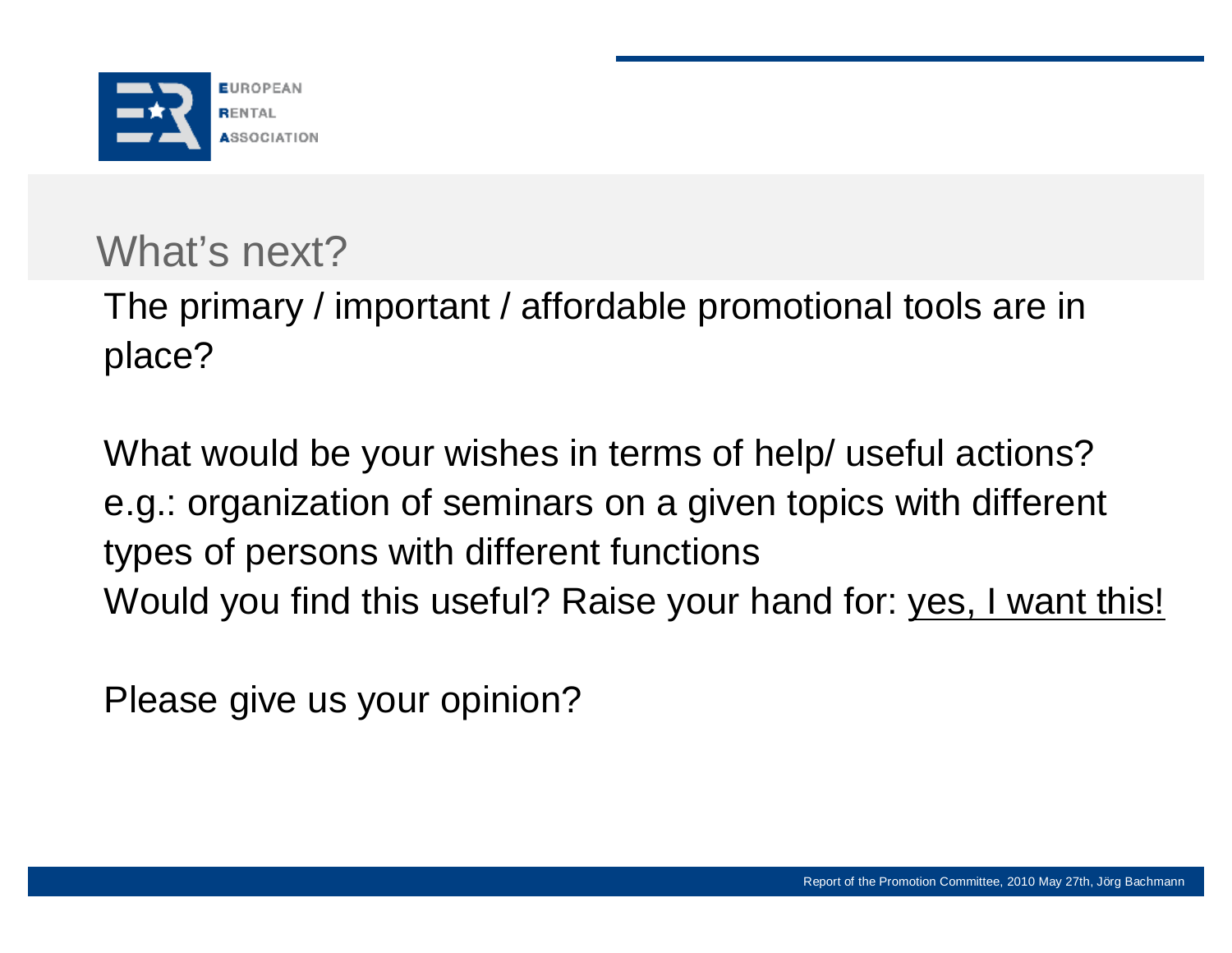

Thank you and a call to join

n Please don't hesitate to ask questions!

n We need you! Feel free to join the Promotion Committee!!! Volunteers make yourselves known now!

nThank you for your interest!

nEnjoy the remaining Convention!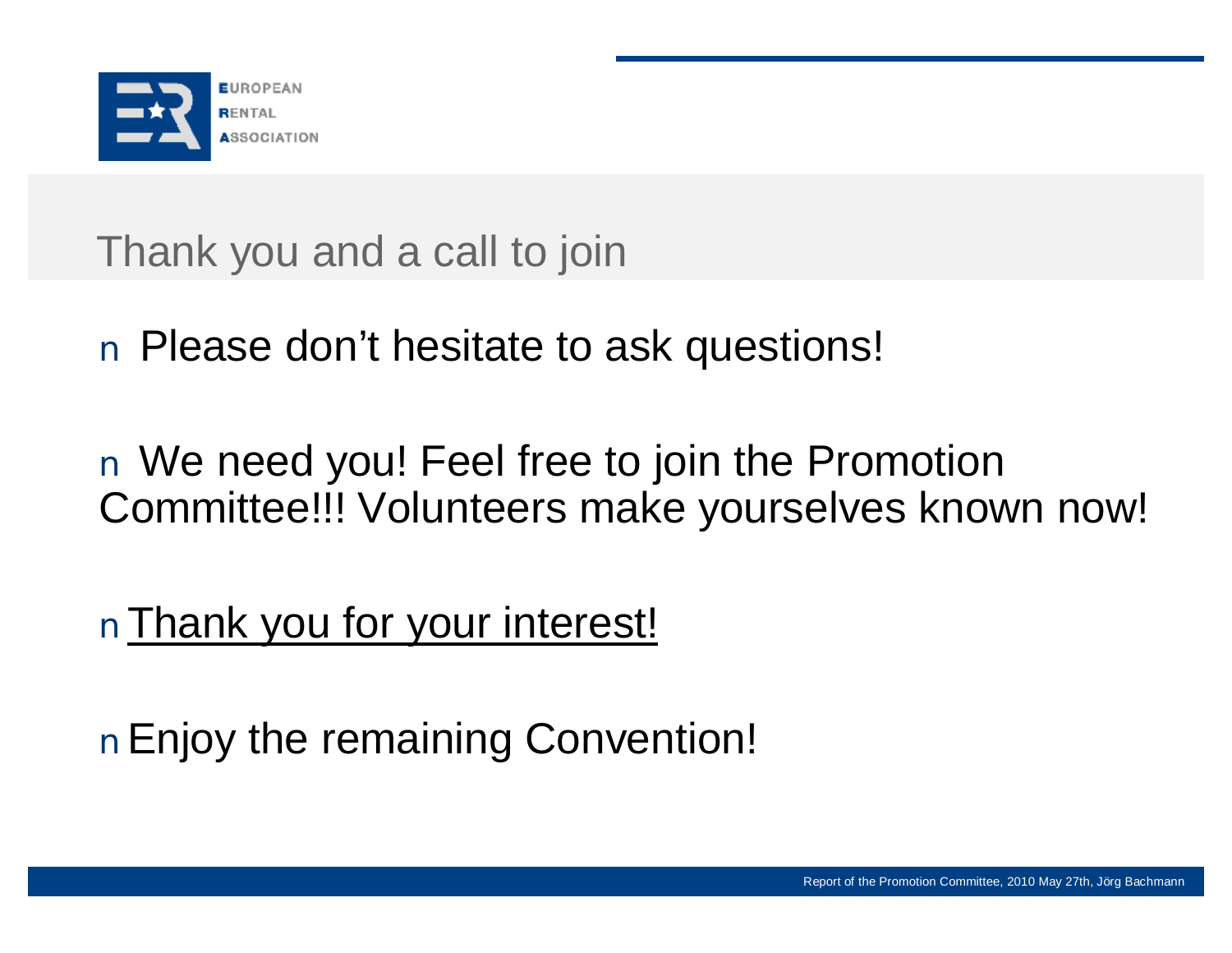

## Annex